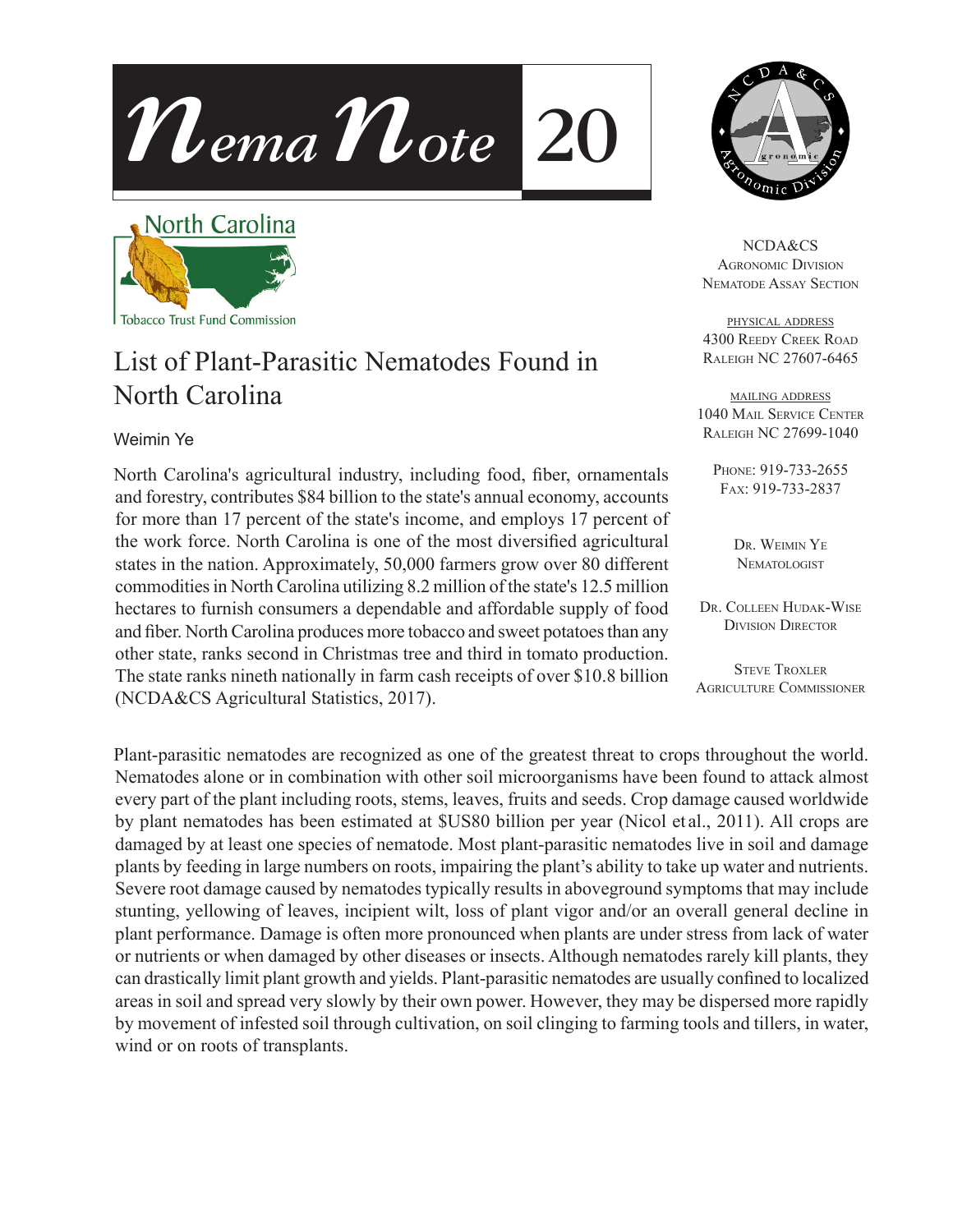In the state of North Carolina, nematodes are a major threat to most crops. About 94 plant-parasitic nematode species have been recorded. Among them, root knot, soybean cyst, reniform, sting, lesion, lance, stubby root, tobacco cyst, ring, and foliar nematodes are considered the most important. The list of plant-parasitic nematodes in Table 1 is based in part on the nematode section of the North Carolina Plant Disease Index by K. R. Barker (Grand, 1985) and includes all recent research findings (Ye et al., 2012, 2013, 2015a, b; Ye, 2017; Zeng et al., 2012b, 2015; Holguin et al, 2015a, 2016) and nematode assay services provided by the NCDA&CS. Nematode entries in this list do not necessarily indicate that all nematodes associated with a given plant species are pathogenic to that plant species. Although all of these nematodes are obligate parasites, some of them often cause little or no damage. Furthermore, nematodes are primarily soil inhabitants and may feed on associated weeds and grasses. In a few instances, the nematodes included under a given plant species probably were feeding primarily on these associated plants/weeds or had fed on previous crops.

| No.                     | Nematode species                  | Crop or plant                                                                                                                 | References                                                           |
|-------------------------|-----------------------------------|-------------------------------------------------------------------------------------------------------------------------------|----------------------------------------------------------------------|
| $\mathbf{1}$            | Anguina tritici                   | Rye, wheat                                                                                                                    | Grand, 1985                                                          |
| $\overline{2}$          | Aorolaimus SS.                    | Camellia                                                                                                                      | Grand, 1985                                                          |
| $\mathbf{3}$            | Aphelenchoides<br>fragariae       | Ornamentals, strawberry                                                                                                       | McCuiston et al., 2007; Kohl et al.,<br>2010                         |
| $\overline{\mathbf{4}}$ | A. myceliophagus                  | Mushrooms, turfgrass                                                                                                          | Zeng et al., 2012b                                                   |
| 5                       | A. parietinus                     | Cotton                                                                                                                        | Steiner, 1938; Society of<br>Nematologists, 1984                     |
| 6                       | A. ritzemabosi                    | Florist's daisy                                                                                                               | Strider, 1979; Grand, 1985                                           |
| $\overline{7}$          | A. subtenuis                      | Unknown                                                                                                                       | Society of Nematologists, 1984                                       |
| 8                       | Belonolaimus gracilis             | Corn, cotton                                                                                                                  | Ruehle and Sasser, 1962                                              |
| 9                       | <b>B.</b> longicaudatus           | Bermuda grass, common bean, corn,<br>cotton, creeping grasses, peanut, soybean,<br>tomato                                     | Zeng et al., 2012b                                                   |
| 10                      | B. maritimus                      | American beachgrass                                                                                                           | Grand, 1985                                                          |
| 11                      | Bursaphelenchus<br>xylophilus     | Black pine, loblolly pine, longleaf pine,<br>pond pine, shortleaf pine, slash pine,<br>Virginia pine                          | Ye & Giblin-Davis, 2013                                              |
| 12                      | Cactodera weissi                  | Bermuda grass, knotweed, tobacco                                                                                              | Grand, 1985; Ye, 2012                                                |
| 13                      | C. sphagni                        | Trees                                                                                                                         | Ruehle, 1968                                                         |
| 15                      | Ditylenchus dipsaci               | Alfalfa, ornamentals, white clover, wild<br>onion                                                                             | Barker and Sasser, 1959; Grand, 1985                                 |
| 16                      | D. triformis                      | Iris                                                                                                                          | Hirschmann and Sasser, 1955                                          |
| 17                      | Dolichodorus<br>heterocephalus    | Bermuda grass, camellia                                                                                                       | Zeng et al., 2012b                                                   |
| 18                      | D. marylandicus                   | Pine                                                                                                                          | Lewis and Golden, 1981                                               |
|                         |                                   |                                                                                                                               |                                                                      |
| 20                      | Globodera tabacum<br>solanacearum | Carolina horsenettle, tobacco                                                                                                 | Melton et al., 1991                                                  |
| 21                      | <b>HHLRHON</b>                    | dihystera Bermuda grass, common bean, corn,<br>cotton, creeping grasses, loblolly pine,<br>peach, peanut, slash pine, soybean | Aycock et al., 1976; Schmitt and<br>Barker, 1988; Zeng et al., 2012b |
| 22                      | H. erythrnae                      | Grass                                                                                                                         | Ruehle & Sasser, 1962                                                |
| 23                      | H. nannus                         | Loblolly pine, slash pine                                                                                                     | Ruehle and Sasser, 1962                                              |
| 24                      | Hemicaloosia graminis             | Turfgrass                                                                                                                     | Zeng et al., 2012a                                                   |

**Table 1. The plant-parasitic nematodes in North Carolina.**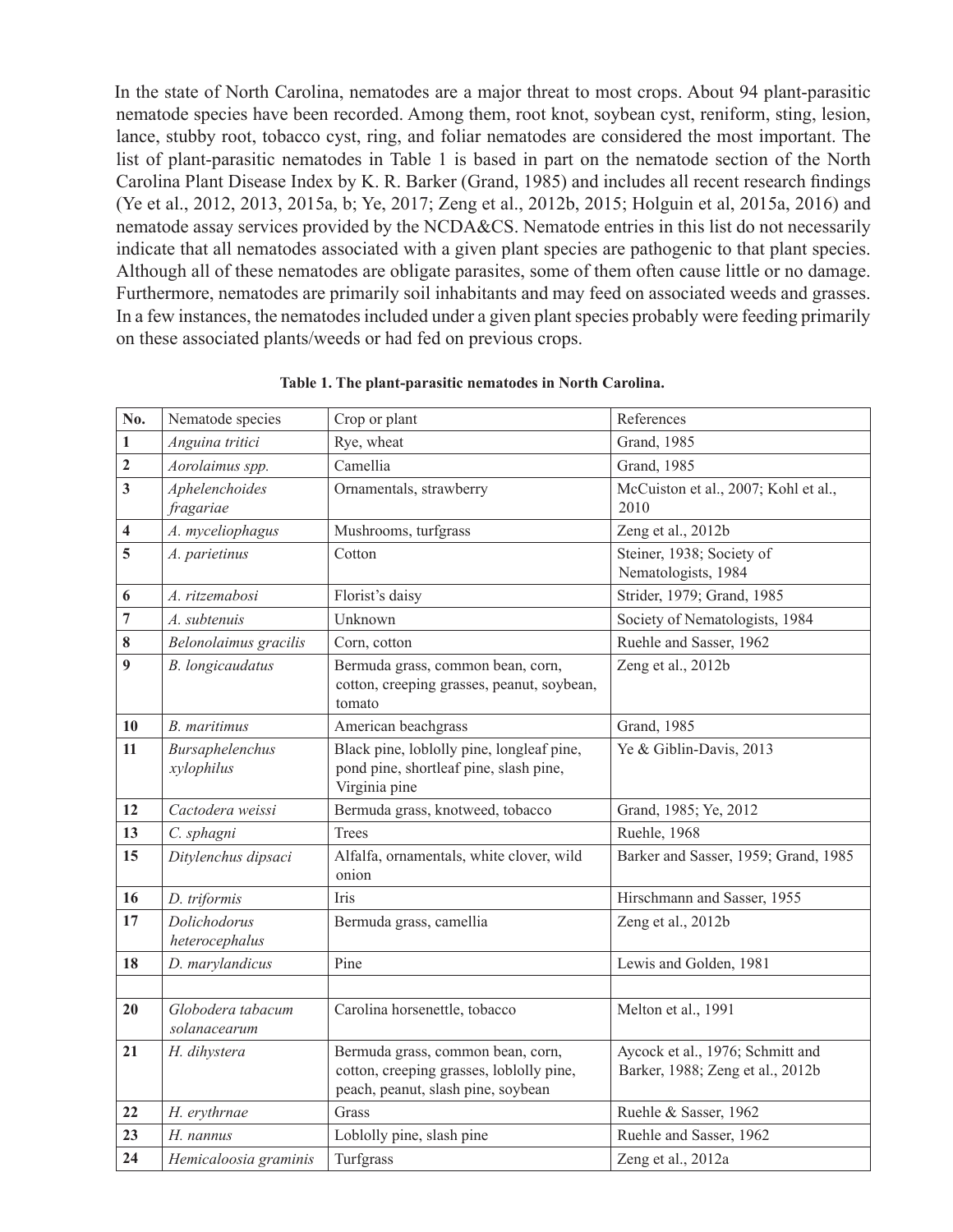| 25 | Hemicriconemoides<br>chitwoodi | Camellia, turfgrass                                                                                                                                                                    | Ye and Robbins, 2000; López et al.,<br>2012a; Zeng et al., 2012b             |
|----|--------------------------------|----------------------------------------------------------------------------------------------------------------------------------------------------------------------------------------|------------------------------------------------------------------------------|
| 26 | H. wessoni                     | Bermuda grass                                                                                                                                                                          | Ye and Robbins, 2000; Zeng et al.,<br>2012b                                  |
| 27 | Hemicycliophora<br>conida      | Creeping bentgrass                                                                                                                                                                     | Zeng et al., 2012b                                                           |
| 28 | H. gigas                       | Forest soil                                                                                                                                                                            | Thorne, 1955                                                                 |
| 29 | H. gracilis                    | Grass                                                                                                                                                                                  | Thorne, 1955                                                                 |
| 30 | H. mettleri                    | Trees                                                                                                                                                                                  | Brzeski, 1974                                                                |
| 31 | H. parvana                     | Turfgrass                                                                                                                                                                              | López et al., 2013; van den Berg et al.,<br>2018                             |
| 32 | H. robbinsi                    | Turfgrass                                                                                                                                                                              | López et al., 2013; Subbotin et al.,<br>2014; van den Berg et al., 2018      |
| 33 | H. sheri                       | Grass                                                                                                                                                                                  | Society of Nematologists, 1984                                               |
| 35 | Heterodera cyperi              | Ornamentals                                                                                                                                                                            | Golden, et al., 1962                                                         |
| 36 | H. glycines                    | Common bean, soybean                                                                                                                                                                   | Schmitt and Barker, 1988; Koenning,<br>2004                                  |
| 37 | H. lespedezae                  | <b>Bush clover</b>                                                                                                                                                                     | Golden & Cobb, 1963                                                          |
| 38 | H. trifolii                    | Daylilly, white clover                                                                                                                                                                 | Grand, 1985; Ye, 2012                                                        |
| 39 | Hoplolaimus columbus           | Cotton, soybean                                                                                                                                                                        | Sher, 1963; Schmitt and Barker, 1988;<br>Holguin et al., 2015a, b, 2016      |
| 40 | H. coronatus                   | Loblolly pine, slash pine                                                                                                                                                              | Ruehle and Sasser, 1962                                                      |
| 41 | H. galeatus                    | Bermuda grass, boxwood, Chinese holly,<br>corn, cotton, creeping bentgrass, creeping<br>grasses, slash pine, soybean, tall fescue,<br>white clover                                     | Schmitt and Barker, 1988; Zeng et al.,<br>2012b; Holguin et al., 2015a       |
| 42 | H. stephanus                   | Soybean                                                                                                                                                                                | Sher, 1963; Holguin et al., 2015a                                            |
| 43 | Longidorus<br>breviannulatus   | Turfgrass                                                                                                                                                                              | Society of Nematologists, 1984                                               |
| 48 | Meloidodera floridensis        | Azalea, grass, loblolly pine, slash pine                                                                                                                                               | Ruehle and Sasser, 1962;<br>Triantaphyllou and Hirschmann, 1973;<br>Ye, 2012 |
| 49 | Meloidogyne arenaria           | Asparagus, azalea, carrot, daylily, peanut,<br>corn, sweet potato, tobacco, soybean,<br>tomato                                                                                         | Winstead & Sasser, 1956                                                      |
| 50 | M. carolinensis                | Blueberry                                                                                                                                                                              | Eisenback, 1982                                                              |
| 51 | M. enterolobii                 | Cotton, horseweed, morning glory,<br>sicklepod, soybean, sweet potato, tobacco                                                                                                         | Ye et al., 2013                                                              |
| 52 | M. graminis                    | Bermuda grass, blue oat grass,<br>centipedegrass, creeping bentgrass,<br>creeping grasses, meadow fescue, St.<br>Augustine grass                                                       | Ye et al., 2015b; Zeng et al., 2012b                                         |
| 53 | M. hapla                       | Boxwood, cabbage, cantaloupe, common<br>bean, cotton, gingseng, Irish potato,<br>pea, peanut, peony, sage, soybean,<br>strawberry, sweet potato, tobacco, tomato,<br>watermelon, wheat | Schmitt and Barker, 1988; Society of<br>Nematologists, 1984                  |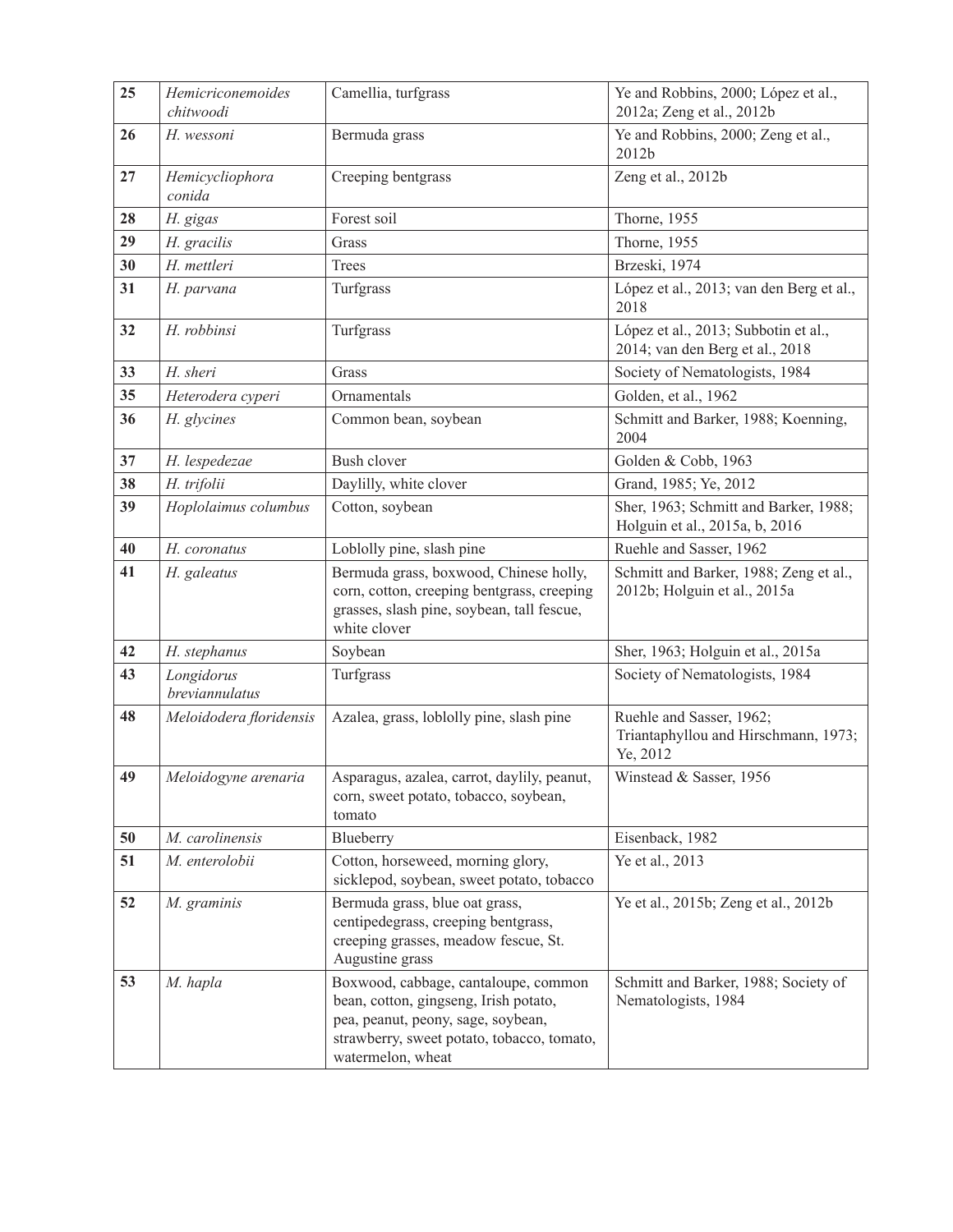| 54 | M. incognita               | Alfalfa, asparagus, azalea, bean, begonia,<br>bentgrass, bermuda grass, boxwood,<br>Buddleja, butterbean, cabbage, camellia,<br>cantaloupe, carrot, collards, common bean,<br>corn, cotton, creeping bentgrass, creeping<br>grasses, cucumber, daylily, dogwood,<br>eggplant, English oak, fig, forsythia,<br>gardenia, green bean, holly, hyacinth bean,<br>hydrangea, kiwifruit, Korean boxwood,<br>lantana, liriope, lima bean, mondo grass,<br>milo, muskmelon, oak, okra, ornamentals,<br>peach, pepper, peony, potato, pumpkin,<br>sage, snap bean, soybean, spinach,<br>squash, St. Augustine grass, strawberry,<br>sweet potato, tobacco, tomato, tube rose,<br>watermelon, white clover, zoysiagrass | Schmitt and Barker, 1988                                                                                                          |
|----|----------------------------|---------------------------------------------------------------------------------------------------------------------------------------------------------------------------------------------------------------------------------------------------------------------------------------------------------------------------------------------------------------------------------------------------------------------------------------------------------------------------------------------------------------------------------------------------------------------------------------------------------------------------------------------------------------------------------------------------------------|-----------------------------------------------------------------------------------------------------------------------------------|
| 55 | M. javanica                | Boxwood, southern peas, soybean, sweet<br>potato, tobacco, tomato                                                                                                                                                                                                                                                                                                                                                                                                                                                                                                                                                                                                                                             | Schmitt and Barker, 1988                                                                                                          |
| 56 | M. marylandi               | Bermuda grass, creeping bentgrass,<br>creeping grasses                                                                                                                                                                                                                                                                                                                                                                                                                                                                                                                                                                                                                                                        | Ye et al., 2015b                                                                                                                  |
| 57 | M. megatyla                | Loblolly pine                                                                                                                                                                                                                                                                                                                                                                                                                                                                                                                                                                                                                                                                                                 | Baldwin and Sasser, 1979                                                                                                          |
| 58 | M. naasi                   | Bermuda grass, creeping bentgrass,<br>creeping grasses                                                                                                                                                                                                                                                                                                                                                                                                                                                                                                                                                                                                                                                        | Zeng et al., 2012b; Ye et al., 2015b                                                                                              |
| 60 | M. spatinae                | Smooth cordgrass                                                                                                                                                                                                                                                                                                                                                                                                                                                                                                                                                                                                                                                                                              | Rau and Fassuliotis, 1965                                                                                                         |
| 61 | Mesoanguina<br>plantaginis | <b>Bracted</b> plantain                                                                                                                                                                                                                                                                                                                                                                                                                                                                                                                                                                                                                                                                                       | Vargas and Sasser, 1976                                                                                                           |
| 62 | Mesocriconema<br>curvatum  | Bermuda grass, creeping bentgrass,<br>creeping grasses, soybean                                                                                                                                                                                                                                                                                                                                                                                                                                                                                                                                                                                                                                               | Zeng et al., 2012b                                                                                                                |
| 63 | M. ornatum                 | Corn, blueberry, grasses, ornamentals,<br>peanut                                                                                                                                                                                                                                                                                                                                                                                                                                                                                                                                                                                                                                                              | Ratanaworabhan and Smart, 1970;<br>Barker et al., 1982; Schmitt and<br>Barker, 1988; Powers et al., 2004;<br>Jagdale et al., 2013 |
| 64 | M. sphaerocephalum         | Corn, peanut                                                                                                                                                                                                                                                                                                                                                                                                                                                                                                                                                                                                                                                                                                  | López et al., 2012; Zeng et al., 2012b                                                                                            |
| 65 | M. xenoplax                | Bermuda grass, Chinese holly, creeping<br>bentgrass, ornamentals, peach                                                                                                                                                                                                                                                                                                                                                                                                                                                                                                                                                                                                                                       | Aycock et al., 1976; Zeng et al., 2012b;<br>Powers et al., 2004                                                                   |
| 66 | Nanidorus minor            | American holly, azalea, bentgrass,<br>bermuda grass, boxwood, camellia,<br>centipedegrass, Chinese holly, corn,<br>cotton, creeping bentgrass, holly, loblolly<br>pine, longleaf pine, ornamentals, peach,<br>peanut, slash pine, soybean, tall fescue,<br>tobacco, white clover                                                                                                                                                                                                                                                                                                                                                                                                                              | Schmitt and Barker, 1988; Zeng et al.,<br>2012b; Huang et al., 2018                                                               |
| 67 | Ogma floridense            | Bermuda grass                                                                                                                                                                                                                                                                                                                                                                                                                                                                                                                                                                                                                                                                                                 | Zeng et al., 2012b                                                                                                                |
| 68 | Paratrichodorus allius     | Creeping bentgrass                                                                                                                                                                                                                                                                                                                                                                                                                                                                                                                                                                                                                                                                                            | Zeng et al., 2012b                                                                                                                |
| 69 | P. porosus                 | Camellia, corn, sorghum, soybean                                                                                                                                                                                                                                                                                                                                                                                                                                                                                                                                                                                                                                                                              | Huang et al., 2018                                                                                                                |
| 70 | Paratylenchus goldeni      | Boxwood, centipedegrass                                                                                                                                                                                                                                                                                                                                                                                                                                                                                                                                                                                                                                                                                       | Raski, 1975; Zeng et al., 2012b                                                                                                   |
| 71 | Pratylenchus<br>brachyurus | Cotton, peach, peanut, soybean, tobacco                                                                                                                                                                                                                                                                                                                                                                                                                                                                                                                                                                                                                                                                       | Schmitt and Barker, 1988                                                                                                          |
| 72 | P. coffeae                 | Peach                                                                                                                                                                                                                                                                                                                                                                                                                                                                                                                                                                                                                                                                                                         | Grand, 1985                                                                                                                       |
| 73 | P. macrostylus             | Fraser fir, red spruce                                                                                                                                                                                                                                                                                                                                                                                                                                                                                                                                                                                                                                                                                        | Hartman and Eisenback, 1991                                                                                                       |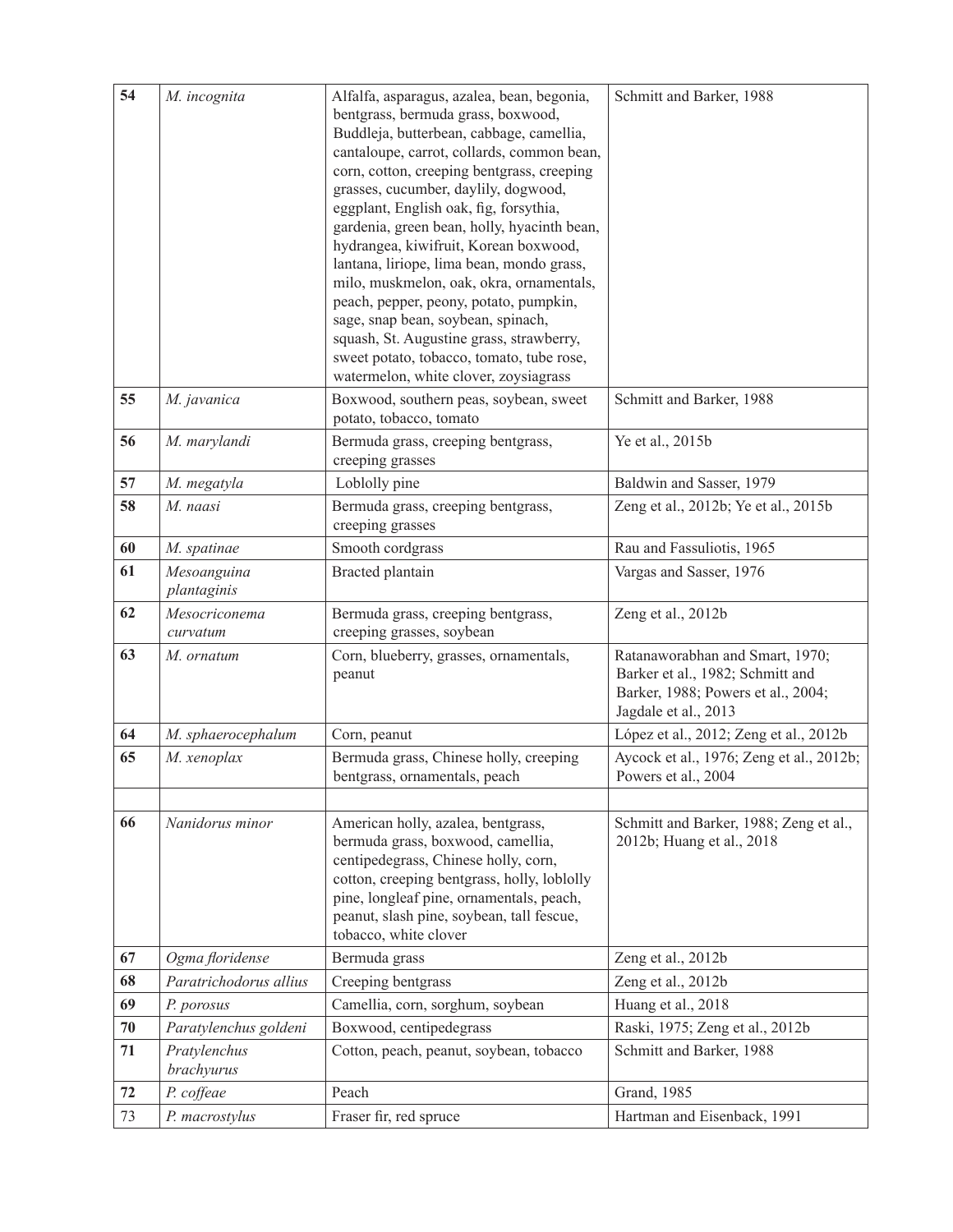| 74 | P. penetrans                       | Bermuda grass, boxwood, peach, potato,<br>soybean, tobacco                                                                                                                                                                                                                                                | Grand, 1985; Zeng et al., 2012b                                                                                 |
|----|------------------------------------|-----------------------------------------------------------------------------------------------------------------------------------------------------------------------------------------------------------------------------------------------------------------------------------------------------------|-----------------------------------------------------------------------------------------------------------------|
| 75 | P. pratensis                       | Cotton, ornamentals, potato, tobacco                                                                                                                                                                                                                                                                      | Steiner, 1938; Grand, 1985                                                                                      |
| 76 | P. scribneri                       | Common bean, peach, soybean, tobacco                                                                                                                                                                                                                                                                      | Grand, 1985                                                                                                     |
| 77 | P. vulnus                          | Boxwood, Chinese holly, peach                                                                                                                                                                                                                                                                             | Society of Nematologists, 1984; Grand,<br>1985                                                                  |
| 78 | P. zeae                            | Corn, peach, tall fescue                                                                                                                                                                                                                                                                                  | Grand, 1985; Schmitt and Barker, 1988                                                                           |
| 79 | Quinisulcius capitatus             | Unknown                                                                                                                                                                                                                                                                                                   | Society of Nematologists, 1984                                                                                  |
| 80 | Rotylenchulus<br>reniformis        | Cotton, sweet potato                                                                                                                                                                                                                                                                                      | Grand, 1985; Koenning et al., 2004                                                                              |
| 81 | Rotylenchus buxophilus             | Azalea, boxwood                                                                                                                                                                                                                                                                                           | Grand, 1985                                                                                                     |
| 82 | R. pumilus                         | Trees                                                                                                                                                                                                                                                                                                     | Ruehle, 1968                                                                                                    |
| 83 | Scutellonema<br>brachyurus         | Bermuda grass, corn, cotton, tobacco                                                                                                                                                                                                                                                                      | Zeng et al., 2012b                                                                                              |
| 84 | Trichodorus<br>elefjohnsoni        | Tulip poplar                                                                                                                                                                                                                                                                                              | Bernard, 1992                                                                                                   |
| 85 | T. obtusus                         | Bermuda grass, St. Augustine grass,<br>zoysiagrass                                                                                                                                                                                                                                                        | Ye et al., 2015; Huang et al., 2018                                                                             |
| 86 | Trophurus spp.                     | Azalea                                                                                                                                                                                                                                                                                                    | Grand, 1985                                                                                                     |
| 87 | Tylenchorhynchus<br>claytoni       | American holly, azalea, bermuda grass,<br>camellia, centipedegrass, Chinese holly,<br>common bean, corn, cotton, creeping<br>bentgrass, lima bean, loblolly pine,<br>longleaf pine, ornamentals, peach, peanut,<br>potato, slash pine, soybean, strawberry, tall<br>fescue, tobacco, tomato, white clover | Steiner, 1937; Ruehle and Sasser,<br>1962; Aycock et al., 1976; Schmitt and<br>Barker, 1988; Zeng et al., 2012b |
| 88 | T. maximus                         | Grasses, tomato                                                                                                                                                                                                                                                                                           | Grand, 1985                                                                                                     |
| 90 | Xenocriconemella<br>macrodora      | Boxelder maple                                                                                                                                                                                                                                                                                            | López et al., 2012                                                                                              |
| 91 | Xiphinema americanum<br>sensu lato | American holly, azalea, bermuda grass,<br>boxwood, centipedegrass, Chinese holly,<br>corn, cotton, loblolly pine, ornamentals,<br>peach, peanut, slash pine, soybean,<br>strawberry, sweet potato, tall fescue,<br>tobacco, tomato                                                                        | Ruehle and Sasser, 1962; Zeng et al.,<br>2012b                                                                  |
| 92 | Xiphinema bakeri                   | Bermuda grass                                                                                                                                                                                                                                                                                             | Zeng et al., 2012b                                                                                              |
| 93 | Xiphinema chambersi                | Azalea, bermuda grass, centipedegrass,<br>ornamentals, rose, soybean                                                                                                                                                                                                                                      | Ye, 2012; Zeng et al., 2012b                                                                                    |
| 94 | Xiphinema krugi                    | Bermuda grass, boxwood, cotton,<br>ornamentals, soybean, tomato                                                                                                                                                                                                                                           | Ye and Robbins, 2010                                                                                            |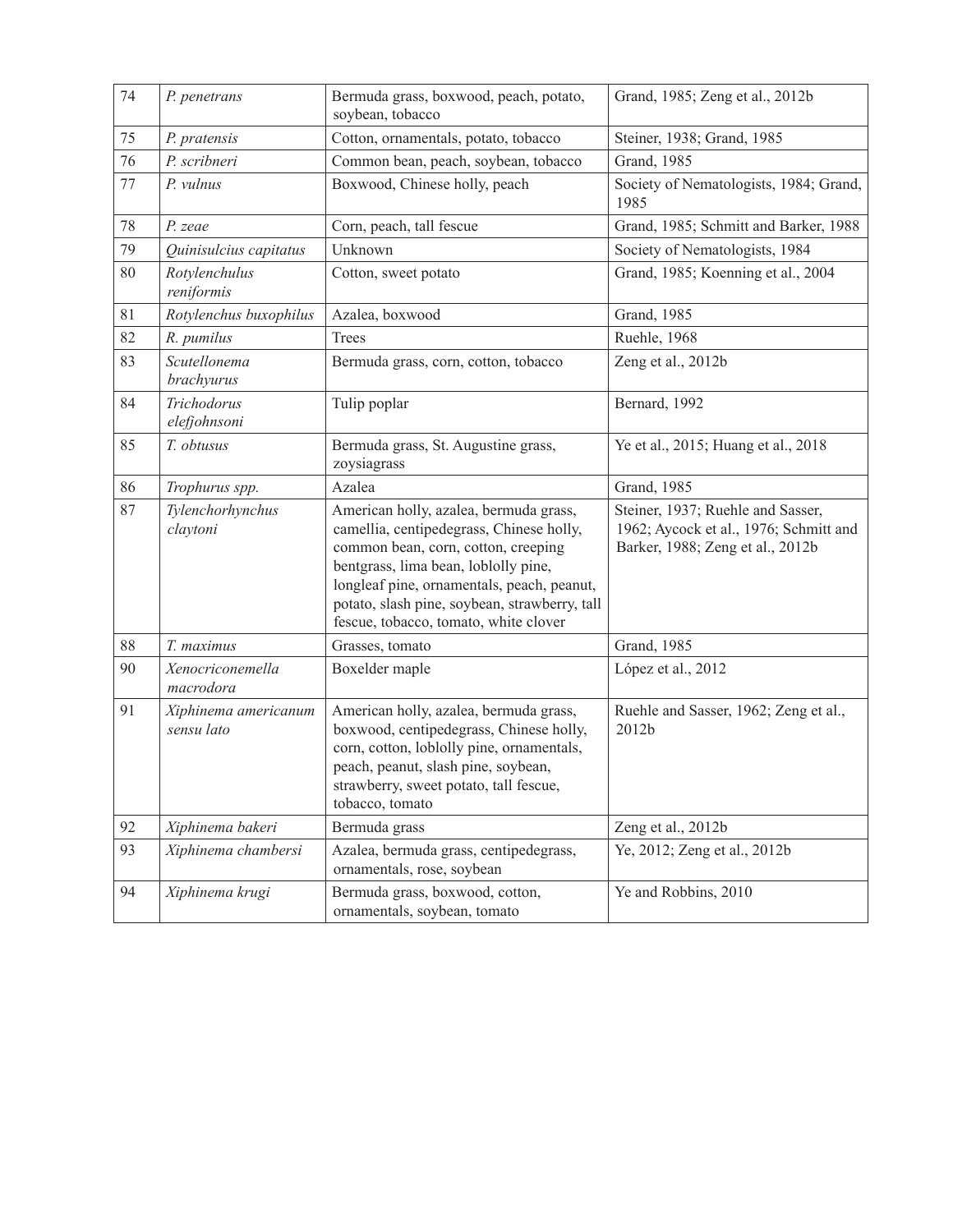## *References*

Aycock, R., Barker, K.R. and Benson, D.M. (1976). Susceptibility of Japanes holly to *Criconemoides xenoplax*, *Tylenchorhynchus claytoni*, and certain other plant-parasitic nematodes. Journal of Nematology 8, 26-31.

Baldwin, J.G. and Sasser, J.N. (1979). *Meloidogyne megatyla* n. sp. a root-knot nematode from loblolly pine. Journal Nematology 11(1), 47-56.

Barker, K.R. and Sasser, J.N. (1959). Biology and control of the stem nematode, *Ditylenchus dipsaci*. Phytopathology 49 (10), 664-670.

Barker, K.R., Schmitt, D.P. and Campos, V.P. (1982). Response of peanut, corn, tobacco, and soybean to *Criconemella ornata*. Journal of Nematology 14, 576-581.

Bernard, E.C. (1992). *Trichodorus elefjohnsoni* n. sp. (Nemata: Trichodoridae) from undisturbed Appalachian forest. Journal of Nematology 24, 78-83.

Brzeski, M.W. (1974). Taxonomy of Hemicycliophorinae (Nematoda, Tylenchida). Zeszyty Problemowe Postępów Nauk Rolniczych 154, 237-330.

Eisenback, J.D. (1982). Description of the blueberry root-knot nematode. *Meloidogyne carolinensis* n. sp. Journal of Nematology 14, 303-317.

Golden, A.M., Rau, G.J. and Cobb, G.S. (1962). *Heterodera cyperi* (Heteroderidae), a new species of cystforming nematode. Proceedings of the Helminthological Society of Washington 29, 168-173.

Grand, L.F. (1985). North Carolina Plant Disease Index. Issue 240 (Revised) of Technical Bulletin. North Carolina Agricultural Research Service. North Carolina State University. Raleigh, North Carolina. 157pp.

Hartman, K.M. and Eisenback, J.D. (1991). Amended description of *Pratylenchus macrostylus* Wu, 1971 with SEM observations. Journal of Nematology 23, 104-109.

Hirschmann, H. and Sasser, J.N. (1955). On the occurrence of an intersexual form in *Ditylenchus triformis* n. sp. (Nematoda: Tylenchida). Proceedings of the Helminthological Society of Washington 22, 115-123.

Holguin, C.M., Baeza, J.A., Mueller, J.D. and Agudelo, P. (2015a). High genetic diversity and geographic subdivision of three lance nematode species (*Hoplolaimus* spp.) in the United States. Ecology and Evolution 5 (14), 2929-2944. http://doi.org/10.1002/ece3.1568

Holguin, C.M., Mueller, J., Khalilian, A. and Agudelo, P. (2015b). Population dynamics and spatial distribution of Columbia lance nematode in cotton. Applied Soil Ecology 95, 107-114.

Holguin, C.M., Ma, X., Mueller, J.D. and Agudelo, P. (2016). Distribution of Hoplolaimus species in soybean fields in South Carolina and North Carolina. Plant Disease 100 (1), 149-153.

Huang, D., Yan, G., Gudmestad, N., Whitworth, J.L., Frost, K., Brown, C., Ye, W., Agudelo, P. and Crow, W.T. (2018). Molecular characterization and identification of stubby-root nematode species from multiple states in the United States. Plant Disease (In press). https://doi.org/10.1094/PDIS-10-17-1668-RE.

Jagdale, G., Holladay, T., Brannen, P., Cline, W., Agudelo, P., Nyczepir, A. & Noe, J. (2013). Incidence and pathogenicity of plant-parasitic nematodes associated with blueberry (*Vaccinium* spp.) replant disease in Georgia and North Carolina. Journal of Nematology 45, 92-98.

Koenning, S.R. (2004). Resistance of soybean cultivars to field populations of *Heterodera glycines* in North Carolina. Plant Disease 88, 942 - 950.

 Koenning, S.R., Kirkpatrick, T.L., Starr, J.L., Wrather, J.A., Walker, N.R. and Mueller, J.D. (2004). Plant-parasitic nematodes attacking cotton in the United States - Old and emerging production challenges. Plant Disease 88, 100-113.

Kohl, L.M., Warfield, C.L., Benson, D.M. (2010). Population dynamics and dispersal of *Aphelenchoides fragaria* in nursery-grown lantana. Jornal of Nematology 42, 332-341.

Komm, D.A., Reilly, J.J. and Elliott, A.P. (1983). Epidemiology of a tobacco cyst nematode (*Globodera tabacum*) in Virginia. Plant Disease 67, 1249-1251.

Lewis, S.A. and Golden, A.M. (1981). Description and SEM observations of *Dolichodorus marylandicus* n. sp. with a key to species of *Dolichodorus*. Journal of Nematology 13, 128-135.

Loof, P.A.A. (1991). The family Pratylenchidae Thorne 1949. In Nickle, W.R., ed. Manual of Agricultural Nematology. Marcel Dekker, Inc., NY. pp. 363-422.

 López, M.A.C., Robbins, R.T. and Szalanski, A.L. (2012). Taxonomic and molecular identification of *Bakernema*, *Criconema*, *Hemicriconemoides*, *Ogma* and *Xenocriconemella* species (Nematoda: Criconematidae). Journal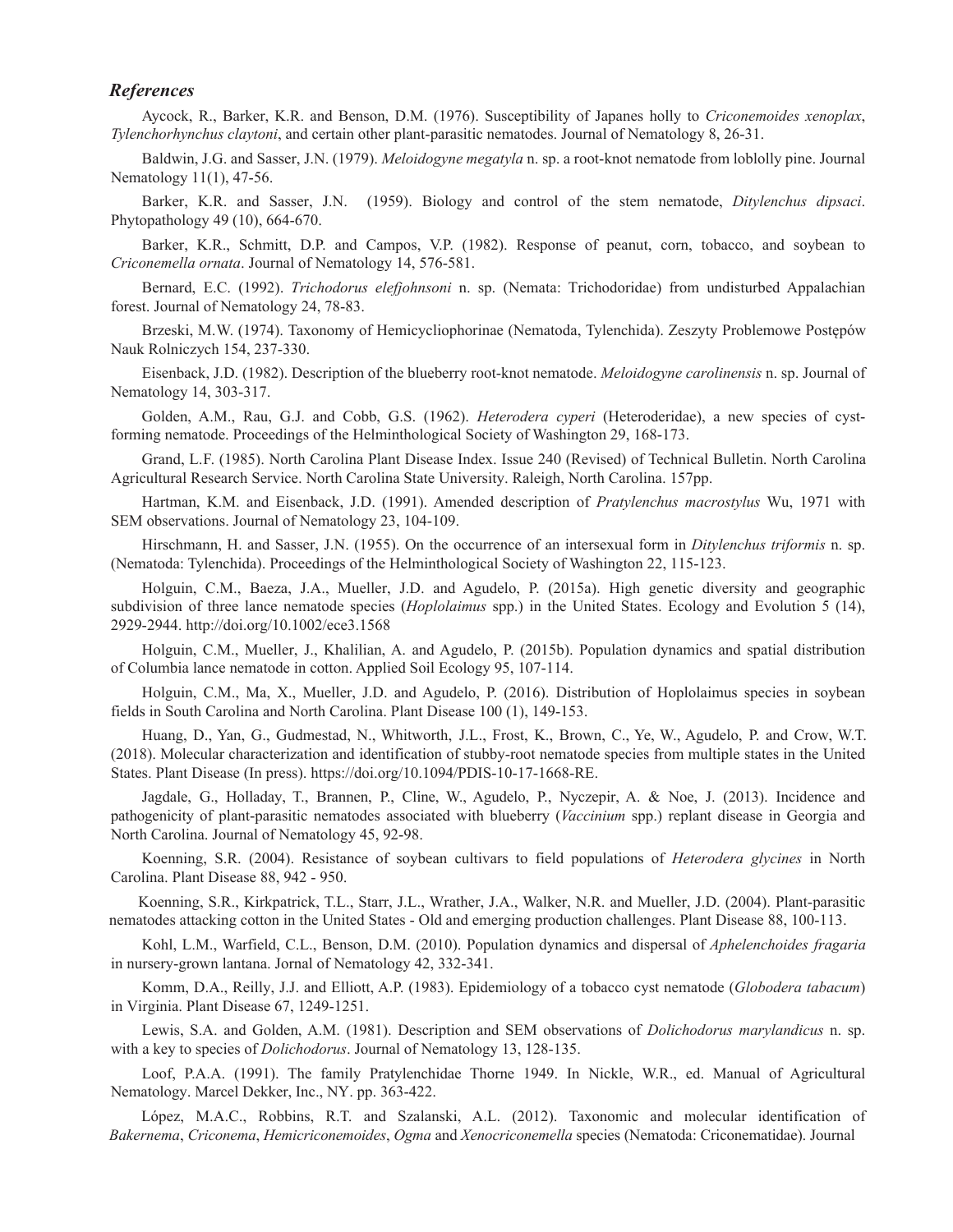of Nematology 44, 427-446.

 López, M.A.C., Robbins, R.T. and Szalanski, A.L. (2013). Taxonomic and molecular identification of *Hemicaloosia*, *Hemicycliophora*, *Gracilacus* and *Paratylenchus* species (Nematoda: Criconematidae). Journal of Nematology 45, 145-171.

McCuiston, J.L., Hudson, L.C., Subbotin, S.A., Davis, E.L. and Warfield, C.Y. (2007). Conventional and PCR detection of A*phelenchoides fragariae* in diverse ornamental host plant species. Journal of Nematology 39 (4), 343-355.

Melton, T.A., Phillips, J.A., Imbriani, J.L. and Barker, K.R. (1991). First report of *Globodera tabacum solanacearum* on flue-cured tobacco outside Virginia. Plant Disease 75, 1074.

NCDA&CS Agricultural Statistics. (2017). 2017 Annual Statistics Book. http://www.ncagr.gov/stats/ AgStat/NCAgStatBook.pdf

Nicol, J.M., Turner, S.J., Coyne, D.L., den Nijs, L., Hockland, S. and Maafi, Z.T. (2011). Current nematode threats to world agriculture. In: Genomics and Molecular Genetics of Plant–-Nematode Interactions (Jones, J.T., Gheysen, G. and Fenoll, C., eds). Heidelberg: Springer. pp. 21-44.

Powers, T.O., Bernard, E.C., Harris, T., Higgins, R., Olson, M., Lodema, M., Mullin, P., Sutton, L. and Powers, K.S. (2014). COI haplotype groups in *Mesocriconema* (Nematoda: Criconematidae) and their morphospecies associations. Zootaxa 3827, 101-146.

Raski, D.J. (1975). Revision of the genus *Paratylenchus* Micoletzky, 1922 and descriptions of new species. Part 1 of 3 parts. Journal of Nematology 7, 15-34.

Ratanaworabhan, S. and Smart, Jr. G.C. (1970). The ring nematode, *Criconemoides ornatus*, on peach and centipede grass. Journal of Nematology 2 (3), 204-208.

Rau, G.J. and Fassuliotis, G. (1965). *Hypsoperine spartinae* n. sp., a gall-forming nematode on the roots of smooth cordgrass. Proceedings of the Helminthological Society of Washington 32, 159-162.

Ruehle, J.L. (1968). Distribution of plant-parasitic nematodes associated with forest trees of the world. U.S. Forestry Services. Southeast Forest Experimental Station, Ashville, North Carolina.

Ruehle, J.L. and Sasser, J.N. (1962). The role of plant-parasitic nematodes in stunting of pines in southern plantations. Phytopathology 52 (1), 56-68.

Schmitt, D.P and Barker, K.R. (1988). Incidence of plant-parasitic nematodes in the coastal plain of North Carolina. Plant Disease 72, 107-110.

Sher, S.A. (1963) Revision of the Hoplolaiminae (Nematoda). II. *Hoplolaimus* Daday, 1905 and *Aorolaimus* n. gen. Nematologica 9, 267-295.

Steiner, G. (1937) Opuscula miscellanca nematologica. V. Proceedings of the Helminthological Society of Washington 4, 33-38.

Strider, D.L. (1979) Control of *Aphelenchoides ritzemabosi* in African violet. Plant Disease Reporter 63, 378-382.

Thorne, G. (1955). Fifteen new species of the genus *Hemicycliophora* with an emended description of *H. typica* de Man (Tylenchida: Criconematidae). Proceedings of the Helminthological Society of Washington 22, 1-16.

Triantaphyllou, A.C. and Hirschmann, H. (1973). Environmentally controlled sex expression in *Meloidodera floridensis*. Journal of Nematology 5, 181-185.

Van den Berg, E., Tiedt, L.R., Liébanas, G., Chitambar, J.J., Stanley, J.D., Inserra, R.N., Castillo, P. and Subbotin, S.A. 2018. Morphological and molecular characterisation of two new *Hemicycliophora* species (Tylenchida: Hemicycliophoridae) with a revision of the taxonomic status of some known species and a phylogeny of the genus. Nematology 20 (4), 319-354

Vargas, O.F. and Sasser, J.N. (1976). Biology of *Anguina plantaginis* parasitic on *Plantago aristata*. Journal of Nematology 8 (1), 64-68.

Winstead, N. N. and Sasser, J. N. (1956). Reaction of cucumber varieties to five root-knot nematodes (Meloidogyne spp.). Plant Disease Reporter 40, 272-275.

Ye, W. and Giblin-Davis, R.M. (2013). Molecular characterization and development of real-time PCR assay for pine-wood nematode *Bursaphelenchus xylophilus* (Nematoda: Parasitaphelenchidae). PLoS ONE 8 (11). November 24, 2015. DOI: 10.1371/journal.pone.0143556

Ye, W. and Robbins, R.T. (2000). Morphology of four species of *Hemicriconemoides* (Nematoda: Criconematidae) in the USA with the synonym of *H. annulatus*. International Journal of Nematology 10, 101-111.

Ye, W. and Robbins, R.T. (2010). Morphology and taxonomy of *Xiphinema* (Nematoda: Longidoridae) occurring in Arkansas, USA. Acta Agriculturae Universitatis Jiangxiensis 32 (5), 928-945.